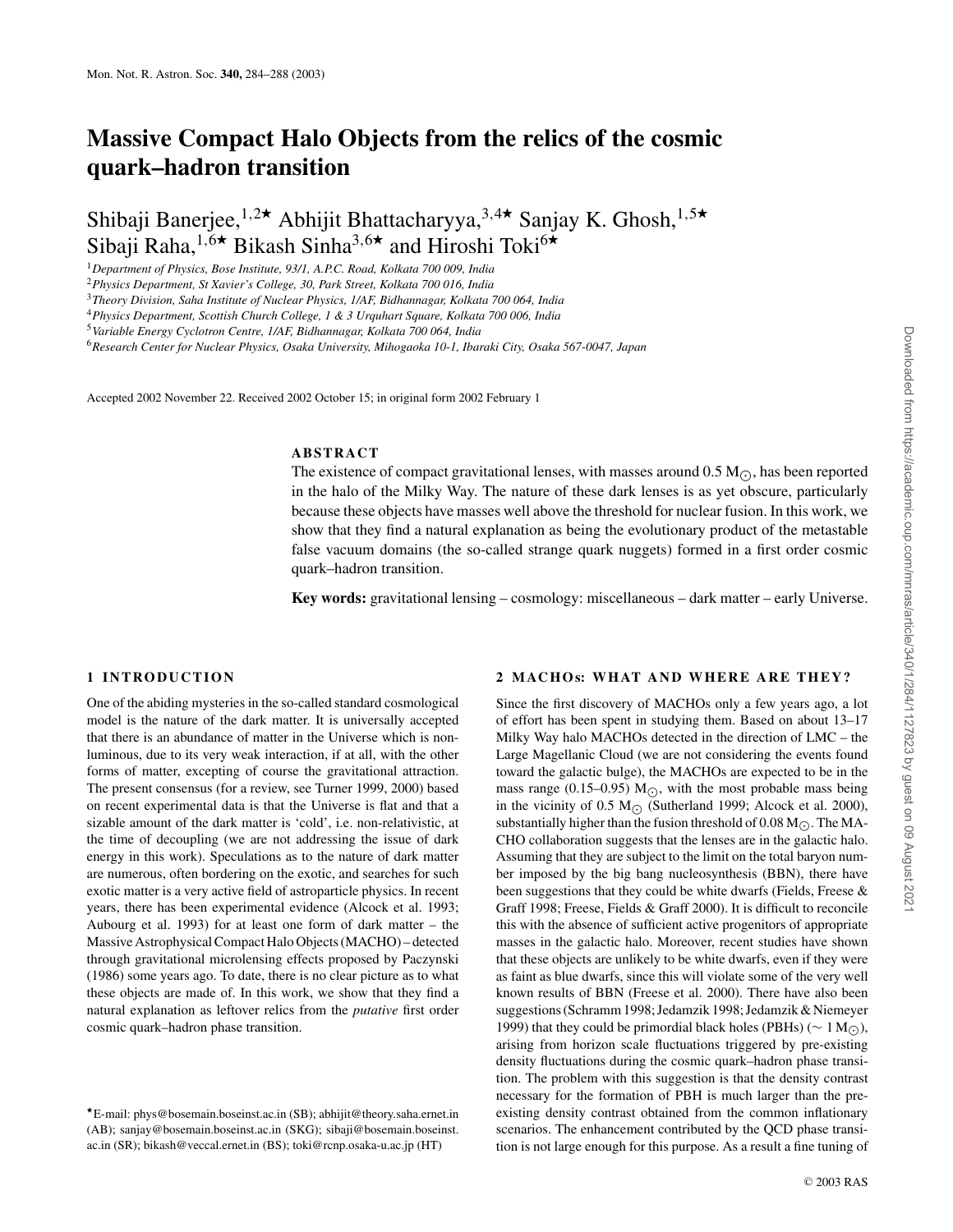the initial density contrast becomes essential which may still not be good enough to produce cosmologically relevant amount of PBH (Schmid, Schwarz & Widerin 1999). Alternately, Evans, Gyuk & Turner (1998) suggested that some of the lenses are stars in the Milky Way disc which lie along the line of sight to the LMC. Gyuk & Gates (1999) examined a thick disc model, which would lower the lens mass estimate. Aubourg et al. (1999) suggested that the events could arise from self-lensing of the LMC. Zaritsky & Lin (1997) have argued that the lenses are probably the evidence of a tidal tail arising from the interaction of LMC and the Milky Way or even a LMC–SMC (Small Magellanic Cloud) interaction. These explanations are primarily motivated by the difficulty of reconciling the existence of MACHOs with the known populations of low mass stars in the galactic discs.

# **3 COSMIC QUARK HADRON TRANSITION AND STRANGE QUARK NUGGETS**

Adopting the viewpoint that the lensing MACHOs are indeed in the Milky Way halo, we propose that they have evolved out of the quark nuggets which could have been formed in a first order cosmic quark–hadron phase transition, at a temperature of ∼100 MeV during the microsecond era of the early Universe. The order of the deconfinement phase transition is an unsettled issue till date. Lattice gauge theory suggests that in a pure (i.e. only gluons) *SU*(3) gauge theory, the deconfinement phase transition is of first order. In the presence of dynamic quarks on the lattice, there is no unambiguous way to study the deconfinement transition; one investigates the chiral transition. Although commonly treated to be equivalent, there is no reason why, or if at all, these two phase transitions should be simultaneous or of the same order (Alam, Raha & Sinha 1996). The order of the chiral phase transition depends rather crucially on the strange quark mass. If the strange quark is heavy, then the chiral phase transition is probably of first order. Otherwise, it may be of second order. The strange quark mass being of the order of the QCD scale, the situation is still controversial (Blaizot 1999). There are additional ambiguities arising from finite size effects of the lattice which may tend to mask the true order of the transition. Our interest here is in the deconfinement transition. If it is indeed of first order, the finite size effects which could mask it would be negligibly small in the early Universe. In such circumstances, Witten (1984) argued, in a seminal paper, that strange quark matter could be the *true* ground state of *Quantum Chromodynamics* (QCD) and that a substantial amount of baryon number could be trapped in the quark phase which could evolve into strange quark nuggets (SQNs) through weak interactions. (For a brief review of the formation of SQNs, see Alam, Raha & Sinha 1999). QCD – motivated studies of baryon evaporation from SQNs have established (Bhattacharjee et al. 1993; Sumiyoshi & Kajino 1991) that primordial SQNs with baryon numbers above ∼10<sup>40</sup>−<sup>42</sup> would be cosmologically stable. We have recently shown that without much fine tuning, these stable SQNs could provide even the entire closure density ( $\Omega \sim 1$ ) (Alam et al. 1999). Thus, the entire cold dark matter (CDM) ( $\Omega_{CDM}$  ~0.3–0.35) could easily be explained by stable SQNs.

We can estimate the size of the SQNs formed in the *first order* cosmic QCD transition in the manner prescribed by (Kodama, Sasaki & Sato 1982) in the context of the GUT phase transition. For the sake of brevity, let us recapitulate very briefly the salient points here; for details, please see Alam et al. (1999) and Bhattacharyya et al. (2000). Describing the cosmological scalefactor *R* and the coordinate radius *X* in the Robertson–Walker metric through the

relation

$$
ds^{2} = -dt^{2} + R^{2} dx^{2}
$$
  
= -dt<sup>2</sup> + R<sup>2</sup>(dX<sup>2</sup> + X<sup>2</sup>(sin<sup>2</sup> θ dφ<sup>2</sup> + dθ<sup>2</sup>)), (1)

one can solve for the evolution of the scalefactor  $R(t)$  in the mixed phase of the first order transition. In a bubble nucleation description of the QCD transition, hadronic matter starts to appear as individual bubbles in the quark–gluon phase. With progressing time, they expand, more and more bubbles appear, coalesce and finally, when a critical fraction of the total volume is occupied by the hadronic phase, a continuous network of hadronic bubbles form (percolation) in which the quark bubbles get trapped, eventually evolving to SQNs. The time at which the trapping of the false vacuum (quark phase) happens is the percolation time  $t_p$ , whereas the time when the phase transition starts is denoted by  $t_i$ . Then, the probability that a spherical<sup>1</sup> region of co-coordinate radius  $X$  lies entirely within the quark bubbles would obviously depend on the nucleation rate of the bubbles as well as the coordinate radius  $X(t_p, t_i)$  of bubbles which nucleated at  $t_i$  and grew till  $t_p$ . For a nucleation rate  $I(t)$ , this probability  $P(X, t_p)$  is given by

$$
P(X, t_p) = \exp\left[-\frac{4\pi}{3} \int_{t_i}^{t_p} dt I(t) R^3(t) [X + X(t_p, t_i)]^3\right].
$$
 (2)

After some algebra (Bhattacharyya et al. 2000), it can be shown that if all the cold dark matter (CDM) is believed to arise from SQNs, then their size distribution peaks, for reasonable nucleation rates, at baryon number  $\sim 10^{42-44}$ , evidently in the stable sector. It was also seen that there were almost no SQNs with baryon number exceeding  $10^{46-47}$ , comfortably lower than the horizon limit of ∼10<sup>50</sup> baryons at that time. Since  $\Omega_B$  is only about 0.04 from BBN,  $\Omega_{CDM}$  in the form of SQNs would correspond to  $\sim$ 10<sup>51</sup> baryons so that there should be 10<sup>7</sup>−<sup>9</sup> such nuggets within the horizon limit at the microsecond epoch, just after the QCD phase transition (Alam, Raha & Sinha 1998; Alam et al. 1999). We shall return to this issue later on.

It is therefore most relevant to investigate the fate of these SQNs. Since the number distribution of the SQNs is sharply peaked (Bhattacharyya et al. 2000), we shall assume, for our present purpose, that all the SQNs have the same baryon number.

The SQNs formed during the cosmic QCD phase transition at  $T \sim 100$  MeV have high masses ( $\sim 10^{44}$  GeV) and sizes ( $R_N \sim 1$  m) compared to the other particles (like the usual baryons or leptons) which inhabit this primeval universe. These other particles cannot form structures until the temperature of the ambient universe falls below a certain critical temperature characteristic of such particles; till then, they remain in thermodynamic equilibrium with the radiation and other species of particles. This characteristic temperature is called the freeze-out temperature for the corresponding particle. Obviously the freeze-out occurs earlier for massive particles for the same interaction strength. In the context of cosmological expansion of the Universe this has important implications; the 'frozen' objects can form structures. These structures do not participate in the expansion in the sense that the distance between the subparts do not increase with the scale size and only their number increases due to the cosmological scalefactor.

For the SQNs, however, the story is especially interesting. Even if they continue to be in kinetic equilibrium due to the radiation pressure (photons and neutrinos) acting on them, their velocity would be extremely non-relativistic. Also their mutual separation would be

 $<sup>1</sup>$  For the OCD bubbles, it is believed that there is a sizable surface tension</sup> which would facilitate spherical bubbles.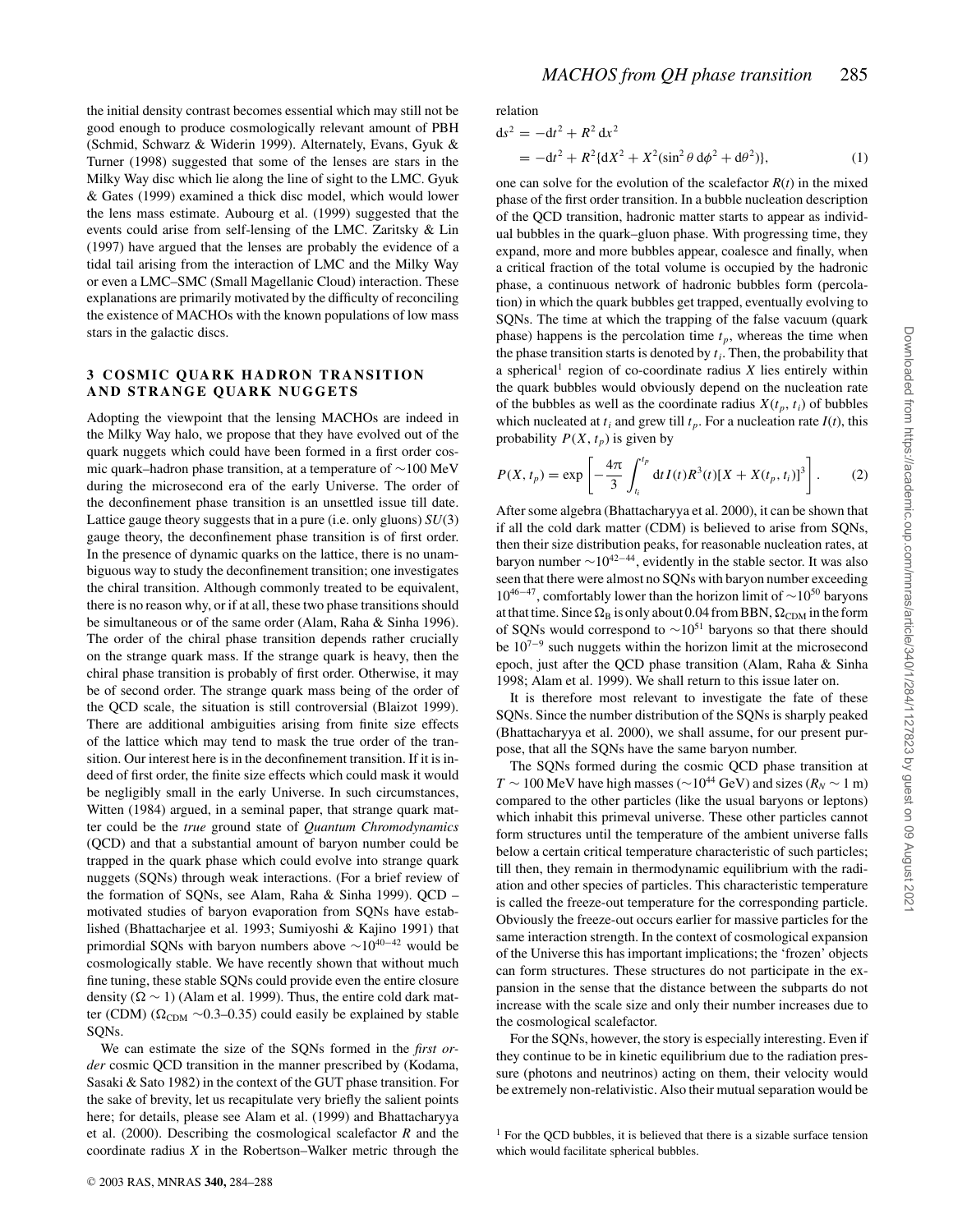considerably larger than their radii; for example, at ∼100 MeV, the mutual separation between the SQNs (of size  $\sim$ 10<sup>44</sup> baryons) is estimated to be around ∼300 m. It is then obvious that the SQNs do not lend themselves to be treated in a hydrodynamical framework; they behave rather like discrete bodies in the background of the radiation fluid. They thus experience the radiation pressure, quite substantial because of their large surface area as well as the gravitational potential due to the other SQNs.

In such a situation, one might be tempted to assume that since the SQNs are distributed sparsely in space and interact only feebly with the other SQNs through gravitational interaction, they might as well remain forever in that state. This, in fact, is quite wrong, as we demonstrate below.

The fact that the nuggets remain almost static is hardly an issue which requires justification. The two kinds of motion that they can have are random thermal motion and the motion in the gravitational well provided by the other SQNs. This other kind of motion is typically estimated using the virial theorem, treating the SQNs as a system of particles moving under mutual gravitational interaction (Bhatia 2001; Peebles 1980). The kinetic energy (*K*) and potential energy *V* of the nuggets at temperature  $T = 100$  MeV can be estimated as,

$$
K = \frac{3}{2} N k_{\rm b} T
$$
  
\n
$$
V = \sum_{i,j} G \frac{M_i M_j}{R_{i,j}} = \frac{GM^2 N^2}{2R_{\rm av}}
$$
 (3)

where  $k_b$  is the Boltzmann constant,  $M_i$ ,  $M_j$  are the masses of the *i*th and *j*th nugget,  $R_{i,j}$  is the distance between them and  $R_{av}$  is the average inter-nugget distance. Substituting the number of nuggets  $N = 10<sup>7</sup>$ , the baryon number of each nugget to be  $10<sup>44</sup>$  and  $R_{av} =$ 300 m, one gets  $K = 2.4 \times 10^{-4}$  and  $V = 3.09 \times 10^{35}$  (in MKS units) so that the ratio of *K* and *V*/2 becomes  $\sim$ 10<sup>-39</sup>. Thus it is impossible for these objects to form stable systems, orbiting round each other. On the other hand the smallness of the kinetic energy shows that gravitational collapse might be a possible fate.

Such, of course, would not be the case for any other massive particles like baryons; their masses being much smaller than SQN, the kinetic energy would continue to be very large till very low temperatures. More seriously, the Virial theorem can be applied only to systems whose motion is sustained. For SQNs, a notable property is that they become more and more bound if they grow in size. Thus SQNs would absorb baryons impinging on them and grow in size. Also, if two SQNs collide, they would naturally tend to merge. In all such cases, they would lose kinetic energy, making the Virial theorem inapplicable.

One can argue that the mutual interaction between uniformly dispersed particles would prevent these particles from forming a collapsed structure, but that argument holds only in a static and infinite universe, which we know our Universe is not. Also a perfectly uniform distribution of discrete bodies is an unrealistic idealization and there must exist some net gravitational attraction on each SQN. The only agent that can prevent a collapse under this gravitational pull is the radiation pressure, and indeed its effect remains quite substantial until the drop in the temperature of the ambient universe weakens the radiation pressure below a certain critical value. In what follows, we try to obtain an estimate for the point of time at which this can happen.

It should be mentioned at this juncture that for the system of discrete SQNs suspended in the radiation fluid, a detailed numerical simulation would be essential before any definite conclusion about their temporal evolution can be arrived at. This is a quite involved problem, especially since the number of SQNs within the event horizon, as also their mutual separation, keeps increasing with time. Our purpose in the present work is to examine whether such an effort would indeed be justified.

Let us now consider the possibility of two nuggets coalescing together under gravity, overcoming the radiation pressure. The mean separation of these nuggets and hence their gravitational interaction are determined by the temperature of the Universe. If the entire CDM comes from SQNs, the total baryon number contained in them within the horizon at the QCD transition temperature (∼100 MeV) would be  $\sim 10^{51}$  (see above). For SQNs of baryon number  $b_N$  each, the number of SQNs within the horizon at that time would be just  $(10^{51}/b_N)$ . Now, in the radiation dominated era the temperature dependence of density  $n_N \sim T^3$ , horizon volume *V*<sub>H</sub> varies with time as  $t^3$ , i.e. *V*<sub>H</sub> ∼  $T^{-6}$  and hence the variation of the total number inside the horizon volume will be  $N_N \sim T^{-3}$ . So at any later time, the number of SQNs within the horizon  $(N_N)$  and their density  $(n_N)$  as a function of temperature would be given by:

$$
N_N(T) \cong \frac{10^{51}}{b_N} \left(\frac{100 \,\text{MeV}}{\text{T}}\right)^3 \tag{4}
$$

$$
n_N(T) = \frac{N_N}{V_H} = \frac{3N_N}{4\pi(2t)^3}
$$
\n(5)

where the time *t* and the temperature *T* are related in the radiation dominated era by the relation:

$$
t = 0.3g_*^{-1/2}\frac{m_{\rm pl}}{T^2}
$$
 (6)

with *g*<sup>∗</sup> being ∼17.25 after the QCD transition (Alam et al. 1999).

From the above, it is obvious that the density of SQNs decreases as  $t^{-3/2}$  so that their mutual separation increases as  $t^{1/2}$ . Therefore, the force of their mutual gravitational pull will decrease as  $t^{-1}$ . On the other hand, the force due to the radiation pressure (photons and neutrinos) resisting motion under gravity would be proportional to the radiation energy density, which decreases as  $T^4$  or  $t^{-2}$ . It is thus reasonable to expect that at some time, not too distant, the gravitational pull would win over the radiation pressure, causing the SQNs to coalesce under their mutual gravitational pull. The expression for the gravitational force as a function of temperature T can written as

$$
F_{\rm grav} = \frac{Gb_N^2 m_n^2}{\bar{r}_{nn}(T)^2},\tag{7}
$$

where  $b_N$  is the baryon number of each SQN and  $m_n$  is the baryon mass.  $\bar{r}_{nn}(T)$  is the mean separation between two nuggets and is given by the cube root of the ratio  $\kappa$  of total volume available and the total number of nuggets

$$
\kappa = \frac{1.114 \times 10^{-12} c^3}{T^3}.
$$
\n(8)

The force due to the radiation pressure on the nuggets may be roughly estimated as follows. We consider two objects (of the size of a typical SQN) approaching each other due to gravitational interaction, overcoming the resistance due to the radiation pressure. The usual isotropic radiation pressure is  $\frac{1}{3}\rho c^2$ , where  $\rho$  is the total energy density, including all relativistic species. The nuggets will have to overcome an additional pressure resisting their mutual motion, which is given by  $\frac{1}{3}\rho c^2(\gamma - 1)$ ; the additional pressure arises from a compression of the radiation fluid due to the motion of the SQN. The moving SQN would become a prolate ellipsoid (with its minor axis in the direction of motion due to Lorentz contraction),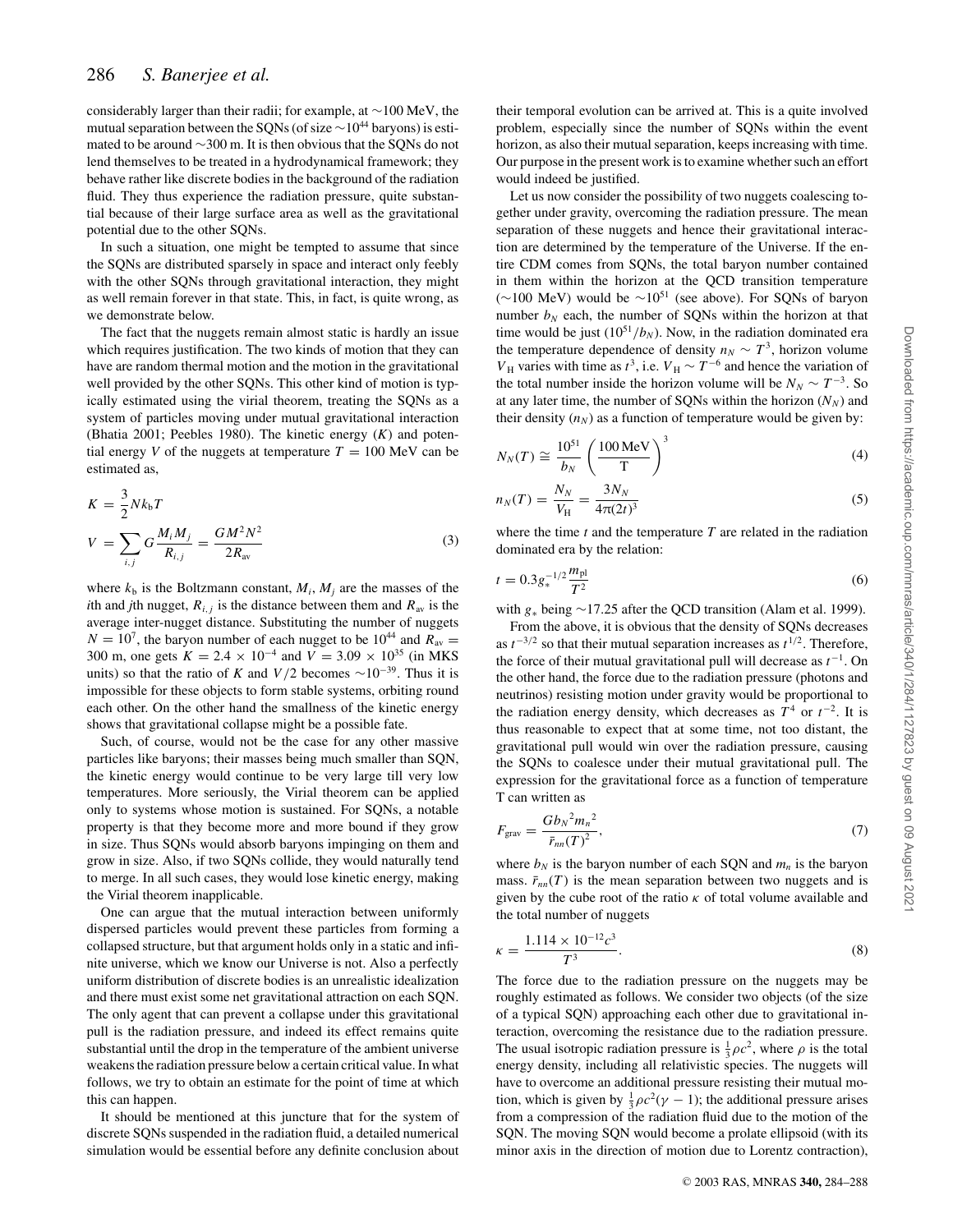

**Figure 1.** Variation of the ratio  $F_{\text{grav}}/F_{\text{rad}}$  with temperature. The dot represents the point where the ratio assumes the value 1.

whose surface area is given by  $2\pi R_N^2[1 + (\sin^{-1} \epsilon)/\gamma \epsilon]$ . The eccentricity  $\epsilon$  is related to the Lorentz factor  $\gamma$  as  $\epsilon = \sqrt{\gamma^2 - 1/\gamma}$ . For small values of  $\epsilon$  (small  $\gamma$ ), sin<sup>-1</sup>  $\epsilon \sim \epsilon$ , so that the surface area becomes  $2\pi R_N^2$  [( $\gamma + 1$ )/ $\gamma$ ]. Thus the total radiation force resisting the motion of SQNs is

$$
F_{\rm rad} = \frac{1}{3} \rho_{\rm rad} c v_{\rm fall} \left( \pi R_N^2 \right) \beta \gamma, \tag{9}
$$

where  $\rho_{rad}$  is the total energy density at temperature *T*,  $v_{fall}$  or  $\beta c$  is the velocity of SQNs determined by mutual gravitational field and  $\gamma$ is  $1/\sqrt{1-\beta^2}$ . The quantities  $F_{rad}$ ,  $\beta$  and  $\gamma$  all depend on the temperature of the epoch under consideration. (It is worth mentioning at this point that the *t* dependence of  $F_{rad}$  is actually  $t^{-5/2}$ , sharper than the  $t^{-2}$  estimated above, because of the  $v_{\text{fall}}$ , which goes as  $t^{-1/4}$ .) The ratio of these two forces is plotted against temperature in Fig. 1 for two SQNs with initial baryon number  $10^{42}$  each. It is obvious from the figure that ratio  $F_{grav}/F_{rad}$  is very small initially. As a result, the nuggets will remain separated due to the radiation pressure. For temperatures lower than a critical value  $T_{\text{cl}}$ , the gravitational force starts dominating, facilitating the coalescence of the SQNs under mutual gravity.

#### **4 SQN AND MACHO**

Let us now estimate the mass of the clumped SQNs, assuming that all of them within the horizon at the critical temperature will coalesce together. This is in fact a conservative estimate, since the SQNs, although starting to move toward one another at  $T_{\rm cl}$ , will take a finite time to actually coalesce, during which interval more SQNs will arrive within the horizon.

In Table 1, we show the values of  $T_{\rm cl}$  for SQNs of different initial baryon numbers along with the final masses of the clumped SQNs under the conservative assumption mentioned above.

It is obvious that there can be no further clumping of these already clumped SQNs; the density of such objects would be too small within the horizon for further clumping. Thus these objects would survive till today and perhaps manifest themselves as MACHOs. It is to be reiterated that the masses of the clumped SQNs given in Table 1 are the lower limits and the final masses of these MACHO candidates will be larger. (The case for  $b_N = 10^{46}$  is not of much interest, especially since such high values of  $b<sub>N</sub>$  are unlikely for

**Table 1.** Critical temperatures  $(T<sub>cl</sub>)$  of SQNs of different initial sizes  $b_N$ , the total number  $N_N$  of SONs that coalesce together and their total final mass in solar mass units.

| $b_N$     | $T_{\text{cl}}$ (MeV) | $N_N$                 | $M/M_{\odot}$ |
|-----------|-----------------------|-----------------------|---------------|
| $10^{42}$ | 1.6                   | $2.44 \times 10^{14}$ | 0.24          |
| $10^{44}$ | 4.45                  | $1.13 \times 10^{11}$ | 0.01          |
| $10^{46}$ | 20.6                  | $1.1 \times 10^{7}$   | 0.0001        |

the reasonable nucleation rates (Bhattacharyya et al. 1999, 2000); we therefore restrict ourselves to the other cases in Table 1 in what follows.) A more detailed estimate of the masses will require a detailed simulation, but very preliminary estimates indicate that they could be 2–3 times bigger than the values quoted in Table 1.

The total number of such clumped  $SQNs$  ( $N<sub>macho</sub>$ ) within the horizon today is evaluated in the following way. With the temperature  $\sim$ 3°K and time  $\sim$ 4 × 10<sup>17</sup> s, the total amount of visible baryons within the horizon volume can be evaluated using photon to baryon ratio  $\eta \sim 10^{-10}$ . The amount of baryons in the CDM will be  $\frac{\Omega_{CDM}}{\Omega_{D}}$ times the total number of visible baryons. This comes out to be  $\sim$ 1.6 × 10<sup>79</sup>,  $\Omega_{CDM}$  and  $\Omega_B$  being 0.3 and 0.01 respectively. The total number of baryons in a MACHO is  $b_N \times N_N$  i.e. 2.44  $\times 10^{56}$ and  $1.13 \times 10^{55}$  for initial nugget sizes  $10^{42}$  and  $10^{44}$  respectively. The quantities  $b_N$  and  $N_N$  are taken from the Table 1. So dividing the total number of baryons in CDM by that in a MACHO, the *N* macho comes out to be in the range  $\sim 10^{23-24}$ .

We can also mention here that if the MACHOs are indeed made up of quark matter, then they cannot grow to arbitrarily large sizes. Within the (phenomenological) Bag model picture (Chodos et al. 1974) of QCD confinement, where a constant vacuum energy density (called the Bag constant) in a cavity containing the quarks serves to keep them confined within the cavity, we have earlier investigated (Banerjee, Ghosh & Raha 2000) the upper limit on the mass of astrophysical compact quark matter objects. It was found that for a canonical Bag constant  $\mathbf{B}$  of  $(145 \text{ MeV})^4$ , this limit comes out to be 1.4  $M_{\odot}$ . The collapsed SQNs are safely below this limit. (It should be remarked here that although the value of  $\vec{B}$  in the original MIT bag model is taken to be  $B^{1/4} = 145$  MeV from the low mass hadronic spectrum, there exist other variants of the Bag model (Hasenfratz & Kuti 1978), where higher values of *B* are required. Even for  $B^{1/4}$  = 245 MeV, this limit comes down to 0.54 M<sub> $\odot$ </sub> (Banerjee et al. 2000), which would still admit such SQN.

As a consistency check, we can perform a theoretical estimate of the abundance of such MACHOs in the galactic halo which is conventionally given by the optical depth. The optical depth is the probability that at any instant of time a given star is within an angle  $\theta_E$  of a lens, the lens being the massive body (in our case MACHO) which causes the deflection of light. In other words, optical depth is the integral over the number density of lenses times the area enclosed by the Einstein ring of each lens. The expression for optical depth can be written as (Narayan & Bartelmann 1999):

$$
\tau = \frac{4\pi G}{c^2} D_s^2 \int \rho(x) x (1 - x) \, \mathrm{d}x,\tag{10}
$$

where  $D_s$  is the distance between the observer and the source,  $G$ is the gravitational constant and  $x = D_d D_s^{-1}$ ,  $D_d$  being the distance between the observer and the lens. In particular  $\rho$  is the mass-density of the MACHOs, which is of the form  $\rho = \rho_0(1/r^2)$  in the naive spherical halo model, which we have adopted in our calculations.